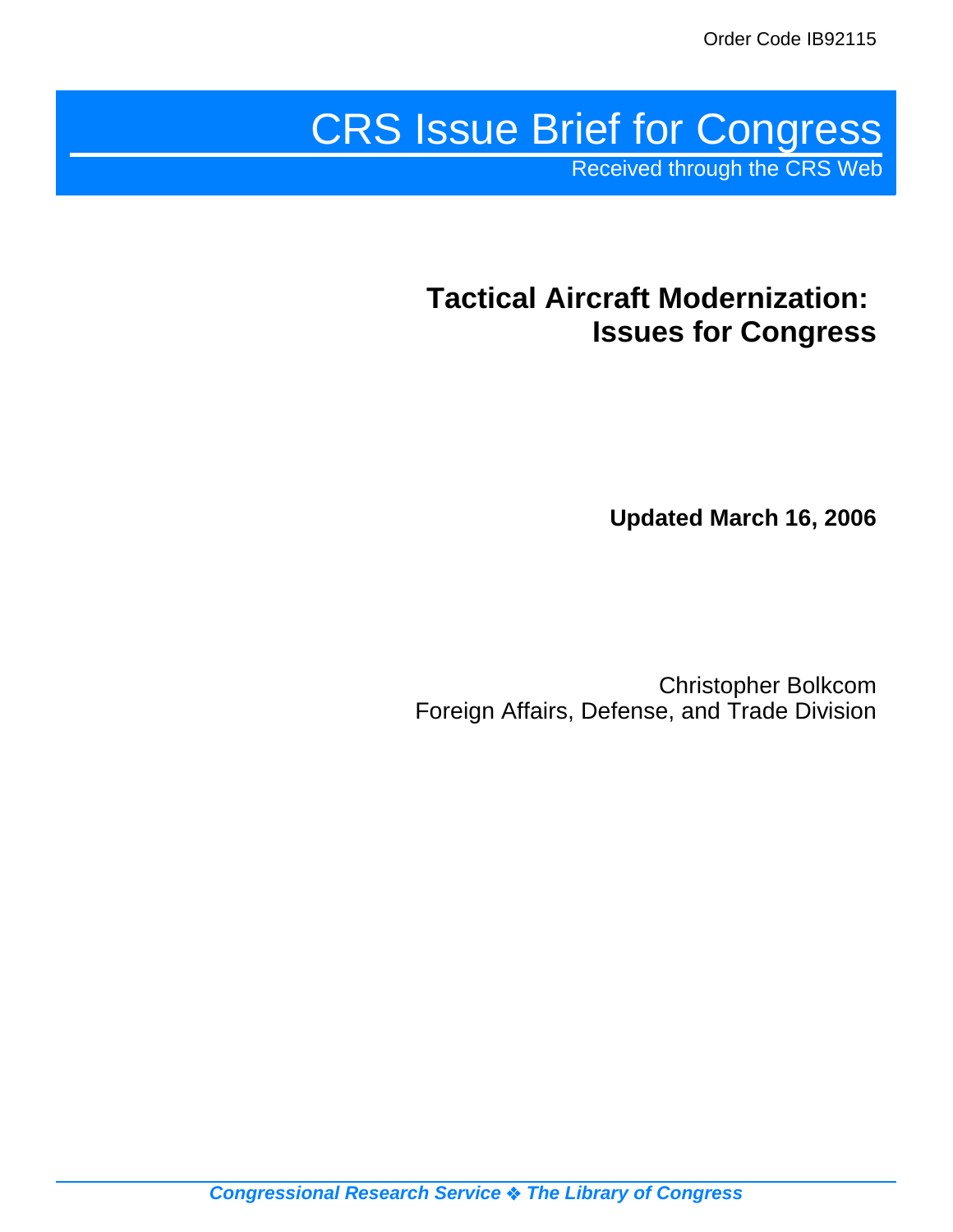# **CONTENTS**

**SUMMARY** 

MOST RECENT DEVELOPMENTS

BACKGROUND AND ANALYSIS

Background Tactical Aircraft in the U.S. Military Major Tactical Aircraft Programs Implications of Near-Term Decisions

Analysis: Key Issues to Consider Affordability Capability Required Force Structure Service Roles and Missions Defense Industrial Base Modernization vs. Transformation

Congressional Action FY2006 Congressional Action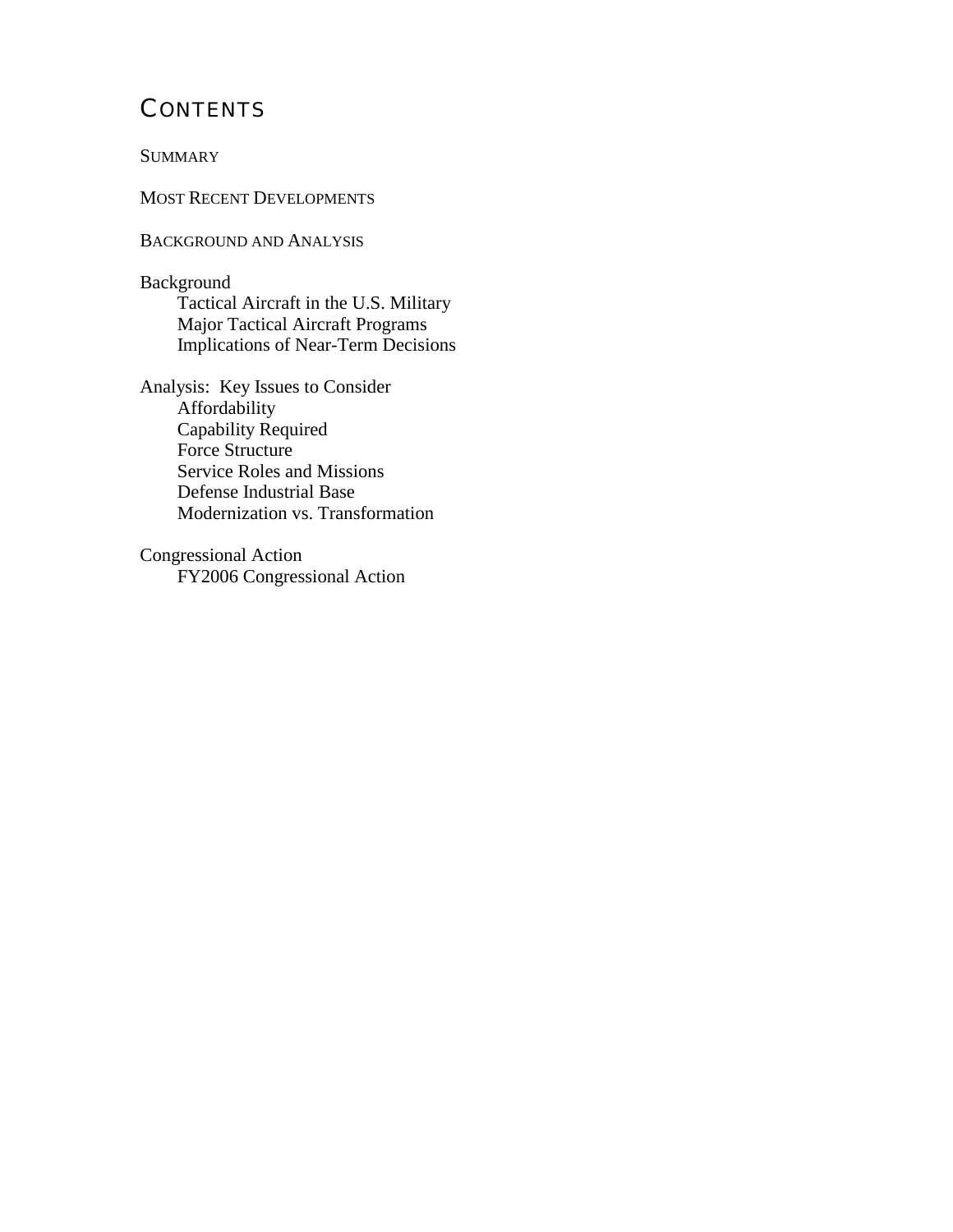## Tactical Aircraft Modernization: Issues for Congress

## **SUMMARY**

This Issue Brief examines DOD's four largest tactical aircraft modernization programs. The background section provides a brief description of each program, and a discussion of how tactical aircraft fit into military air operations: the missions they typically perform and how they contrast to longer-range combat aircraft.

The Analysis section examines a number of policy issues including affordability, capability required, force structure, service roles and missions, industrial base, and transformation. The paper concludes with a synopsis of recent congressional action on these programs.

The Defense Department plans to buy the F-22 fighter for the Air Force, the F/A-18E/F fighter/attack plane for the Navy, and the V-22 tilt-rotor aircraft for the Marines and Air Force special operations, as well as pursue a joint-service program to develop a multirole Joint Strike Fighter (JSF) aircraft in three variants, some of which might be operational around 2012.

Decisions in Congress and the Defense Department regarding these aircraft programs

may have important long-term implications. The F/A-18E/F is in full-rate production. The V-22, and the F-22 are now in transition from research-development (R&D) to procurement and could remain in production for decades. The next-generation combat aircraft that are expected to result from joint-service efforts now getting underway through the Joint Strike Fighter (JSF) program might be in production through the 2020s. Decisions about the funding of these programs will influence which U.S. aircraft manufacturers survive in the aviation industry, and may well affect the division of combat roles and missions among the services in the next century.

Congress has questioned these tactical aircraft modernization plans on grounds of affordability and requirements. Because of the lack of consensus about future threats and defense requirements, there has been increasing skepticism about the need for some of these aircraft programs on grounds of cost and affordability, military requirements and force levels, and effects on the defense industrial base. Debate has also emerged on the need to balance modernization needs with military transformation goals.

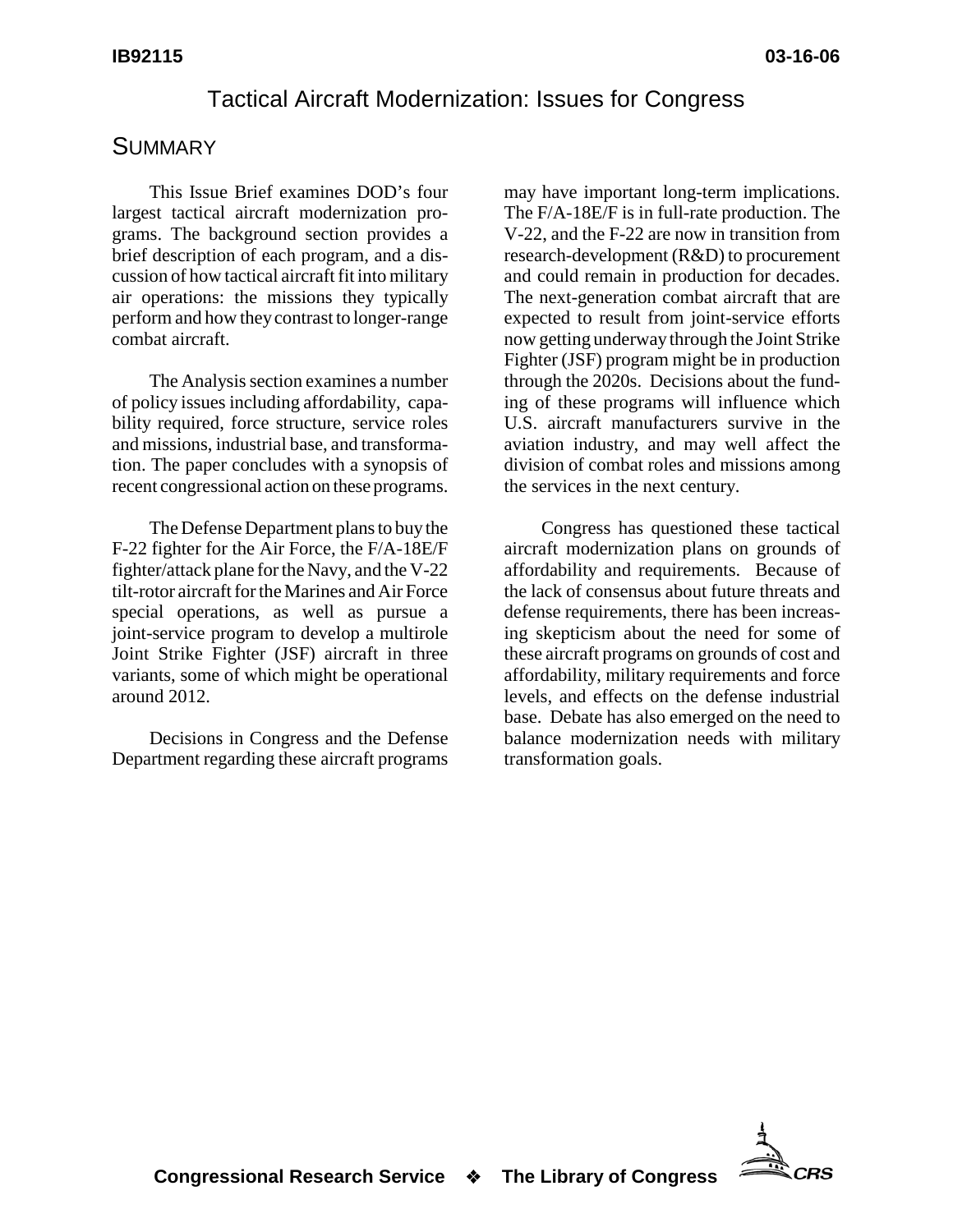#### MOST RECENT DEVELOPMENTS

The Bush Administration's FY2007 defense budget included the following requests for tactical aircraft programs:  $F-22 = $2.7$  billion;  $JSF = $5.2$  billion;  $F/A-18E/F = $2.3$ billion; EA-18G  $-$  \$1.2 billion; V-22  $-$  \$2.2 billion.

#### BACKGROUND AND ANALYSIS

## **Background**

#### **Tactical Aircraft in the U.S. Military**

Tactical or theater aircraft — fighters, fighter/attack planes, and attack planes constitute a major component of U.S. military capability. They played a prominent role in the 1991 Gulf War, and are expected to play a leading role in contemporary and future military operations, particularly in situations where U.S. leaders hope to limit or avoid the commitment of U.S. ground forces. Operation Allied Force, the 1999 war in Kosovo, may have fueled these expectations. During this 78-day war, hundreds of coalition aircraft attacked Serbian targets, losing only two aircraft in the process. Navy tactical combat aircraft also played a prominent role in Operation Enduring Freedom, the war in Afghanistan.

Tactical aviation accounts for a significant part of the defense budget, counting the costs of developing, procuring, and operating aircraft, engines, avionics, and weapon systems, and personnel, training, and administrative costs. The U.S. Air Force, Navy, and Marine Corps had a total inventory of some 5,000 fixed-wing tactical combat aircraft in 2005. Of these, the Air Force operated about 74% and the Navy and the Marine Corps about 26%. In addition to these fixed-wing combat aircraft, the DOD operates about 1,300 armed helicopters.<sup>1</sup> This issue brief focuses on fixed-wing aircraft programs: the Air Force F-22, the Navy F/A-18E/F, the Marine Corps V-22, and the Joint Strike Fighter.

These aircraft have been traditionally referred to as "tactical"aircraft to distinguish them from the Air Force's B-52, B-1, and B-2 "strategic" bombers. When applied to aircraft, "tactical" generally refers to smaller and shorter-ranged planes, while "strategic" generally refers to larger and longer-ranged aircraft. Both tactical and strategic types are operated by USAF's Air Combat Command, which in 1992 replaced Strategic Air Command (SAC) and Tactical Air Command (TAC). Reflecting the post-Cold War demise of SAC and TAC, tactical types are sometimes referred to as "theater aircraft."

Fighter planes primarily engage in air-to-air combat, either at close/visual range or at ranges requiring radar-guided missiles and stand-off munitions (including "precision-guided munitions"/PGMs). Attack planes focus on air-to-surface combat operations such as close air support (CAS) for friendly ground forces engaged in battle, battlefield air interdiction (BAI) against enemy forces behind the lines, and deep interdiction (also known as "deep strike") against the enemy's military, political, and industrial infrastructure. Fighter/attack

<sup>&</sup>lt;sup>1</sup> See CRS Report RL32447, Military Helicopter Modernization: Background and Issues for *Congress*, by Christian Liles and Christopher Bolkcom.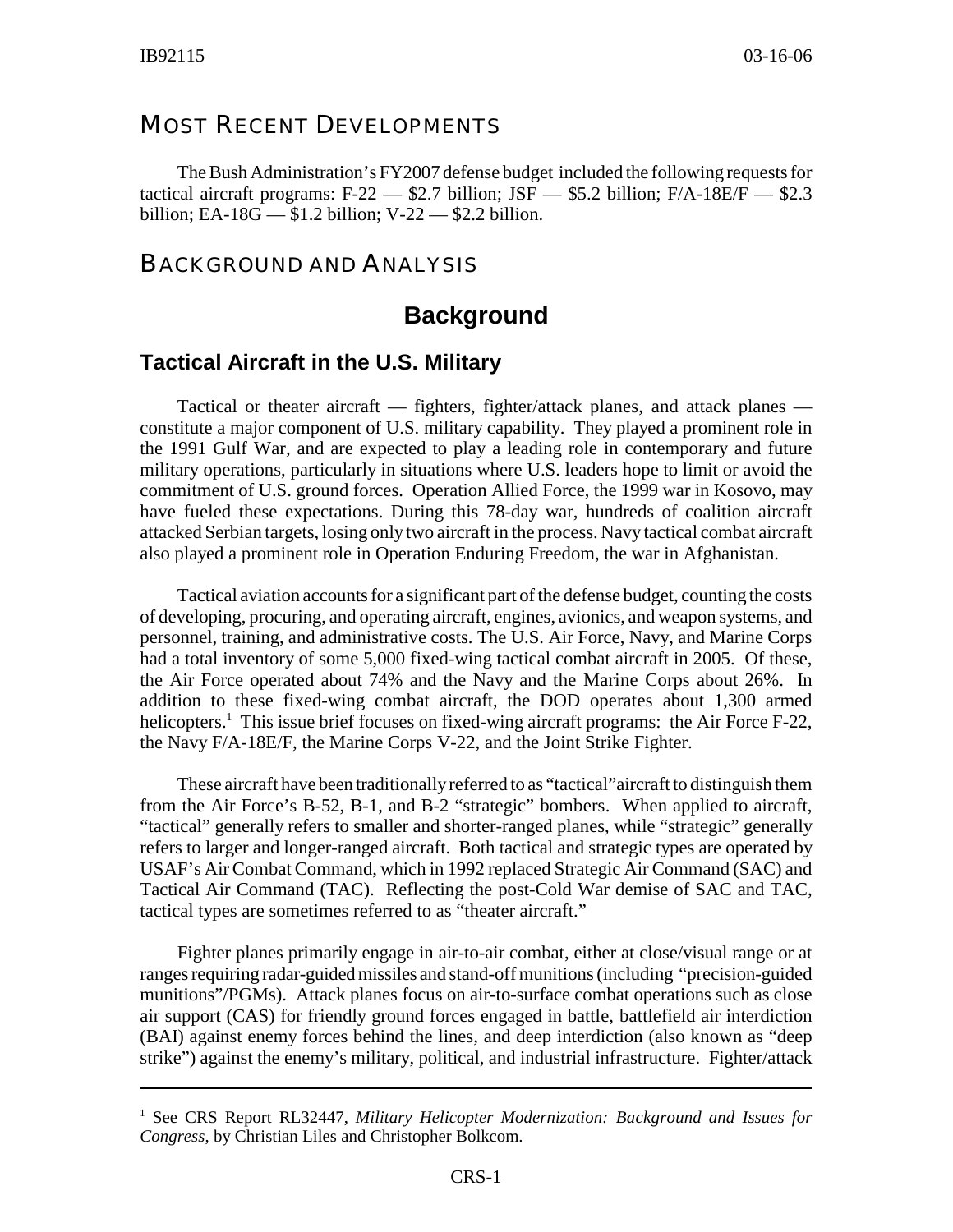planes (also known as fighter-bombers, strike fighters, or multirole fighters) perform both air-to-air and air-to-surface missions. Long-range bombers and cruise missiles can also be used in BAI and deep strike operations. Different air-to-air and air-to-surface missions and different basing modes (sea- vs. land-based) give rise to different performance requirements for combat aircraft, making use of a common aircraft for different missions and services difficult, if not impossible, without major modifications.

#### **Major Tactical Aircraft Programs**

In response to an emerging congressional consensus and recommendations by the Defense Department's 1993 Bottom-Up Review (BUR) of force structure requirements, the Clinton Administration decided in late 1993 to continue two major aircraft programs then underway — the F-22, a low-observable-to-radar (stealthy) fighter for the Air Force; and the  $F/A-18E/F$  version of the  $F/A-18$  fighter/attack plane for the Navy — while also pursuing new aviation technology initiatives through the Joint Advanced Strike Technology (JAST) program, which later evolved into the Joint Strike Fighter (JSF) program. The Clinton Administration also supported procurement of the Marine Corps' V-22 tilt-rotor aircraft, which had been opposed by the first Bush Administration on grounds of affordability.

The George H. Bush Administration's plan for modernizing U.S. tactical aircraft had focused on four key aircraft programs: (1) the F-22, (2) the F/A-18E/F, (3) the AFX, a stealthy attack/fighter aircraft to be developed for the Navy and Air Force, and (4) the Multi-Role Fighter (MRF), either a new aircraft or an upgraded version of the F-16 fighter/attack plane for the Air Force. Since there was no funding for the MRF and only minimal funding for the AFX, their rejection by the BUR in 1993 was more a recognition of their demise than the termination of viable programs.

The Defense Department's first Quadrennial Defense Review (QDR), released in May of 1997, recommended buying fewer tactical aircraft than was then projected, with reduced annual procurement of the F-22 and the F/A-18E/F and accelerated procurement of the V-22 tilt-rotor aircraft. Major tactical aircraft programs since the early 1990s are noted below.

**F-22 Raptor,** built by Lockheed Martin and Boeing, features a stealthy design, advanced engines by Pratt and Whitney, and new avionics by Hughes and other subcontractors. It will replace the F-15 as the Air Force's air superiority fighter. Like the F-15E, the F-22 will also have air-to-surface attack capabilities. The program was in competitive prototyping from 1986 to 1991 and then entered engineering and manufacturing development (EMD), with prototype flights beginning in 1997. On September 14, 2001 the Defense Acquisition Board (DAB) announced its much-awaited decision that the F-22 program had successfully completed EMD and was ready to move on to low-rate initial production. On December 15, 2005, the Air Force announced that a 12-aircraft detachment of F-22s had achieved initial operational capability (IOC).

In recent years, the Air Force has stated a requirement for 381 Raptors. The Air Force's FY2007 budget request, however, presents a plan to fund the production of F-22s through FY2010, for a total inventory of 183 aircraft. This proposed funding plan has raised concern among many, because it proposes to incrementally fund procurement and may require congressional waivers of statutory acquisition requirements.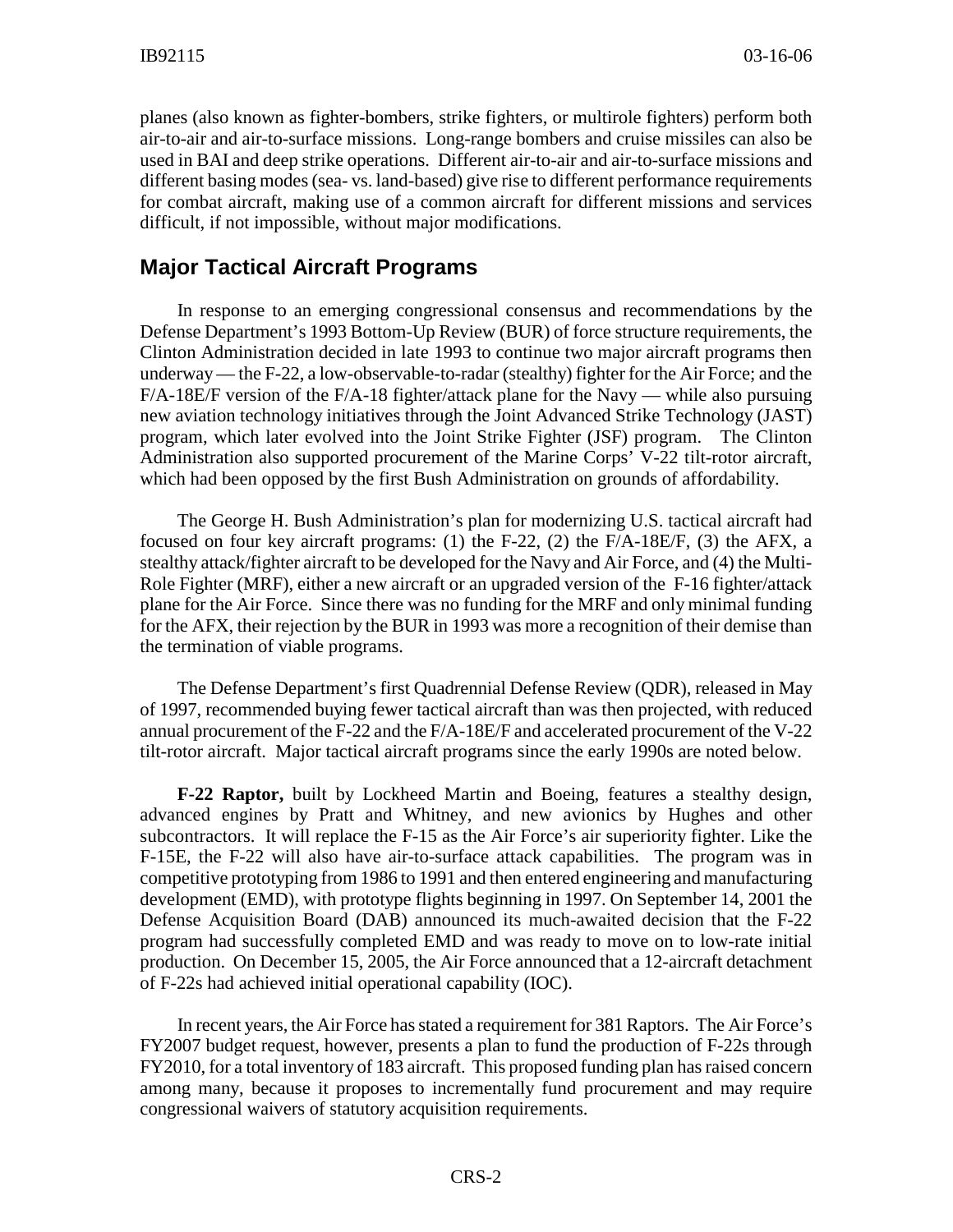

The **F/A-18E/F Super Hornet**, built by Boeing (since its acquisition of McDonnell Douglas in 1997) and Northrop Grumman, is a larger and more expensive version of the current F/A-18C/D fighter/attack plane. It has more range/payload than that of existing F/A-18s and more potential for future modernization. The E/F version will replace the Navy's older F/A-18s in fighter/attack missions and will eventually assume some missions now performed by F-14 fighters and formerly by A-6 attack planes. In May 1992, the program entered EMD, with prototypes beginning flight-tests in late 1995 and procurement funding beginning in FY1997. In December 2003, the Navy awarded a five-year, \$8.6 billion multi-year procurement contract for 210 F/A-18E/Fs to the Boeing Company. Procurement of 462 F/A-18E/Fs is currently projected, at a cost \$43.9 billion current-year dollars (actual past expenditures and projected future costs) as estimated in September, 2005.<sup>2</sup> At least 90 electronic attack versions of the aircraft — the EA-18G will be procured as a replacement for the Navy's aging EA-6B Prowler fleet. A separate \$1 billion contract was also awarded to develop the EA-18G, which is estimated to cost a total of \$8.6 billion. F/A-18E/F squadrons from the aircraft carriers Abraham Lincoln and Nimitz participated in Operation Iraqi Freedom.

The **F-35 Joint Strike Fighter (JSF)** began in FY1994 as the **Joint Advanced Strike Technology (JAST)** program, which emerged after cancellations of the AFX and MRF. The JSF program seeks to design, develop, and produce a family of affordable joint-service fighter/attack planes, with conventional take-off and landing (CTOL) aircraft for the Air Force and Navy and short take-off vertical landing (STOVL) aircraft for the U.S. Marine Corps and the U.K. Royal Navy. In February 2004, Air Force leaders announced that the Air Force would also procure some number of STOVL variants to improve its ability to prosecute the close air support (CAS) mission and reduce the potential implications of uncertain access to forward bases.

<sup>2</sup> See CRS Report RL30624, *Military Aircraft, F/A-18E/F Super Hornet Program: Background and Issues for Congress*, by Christopher Bolkcom.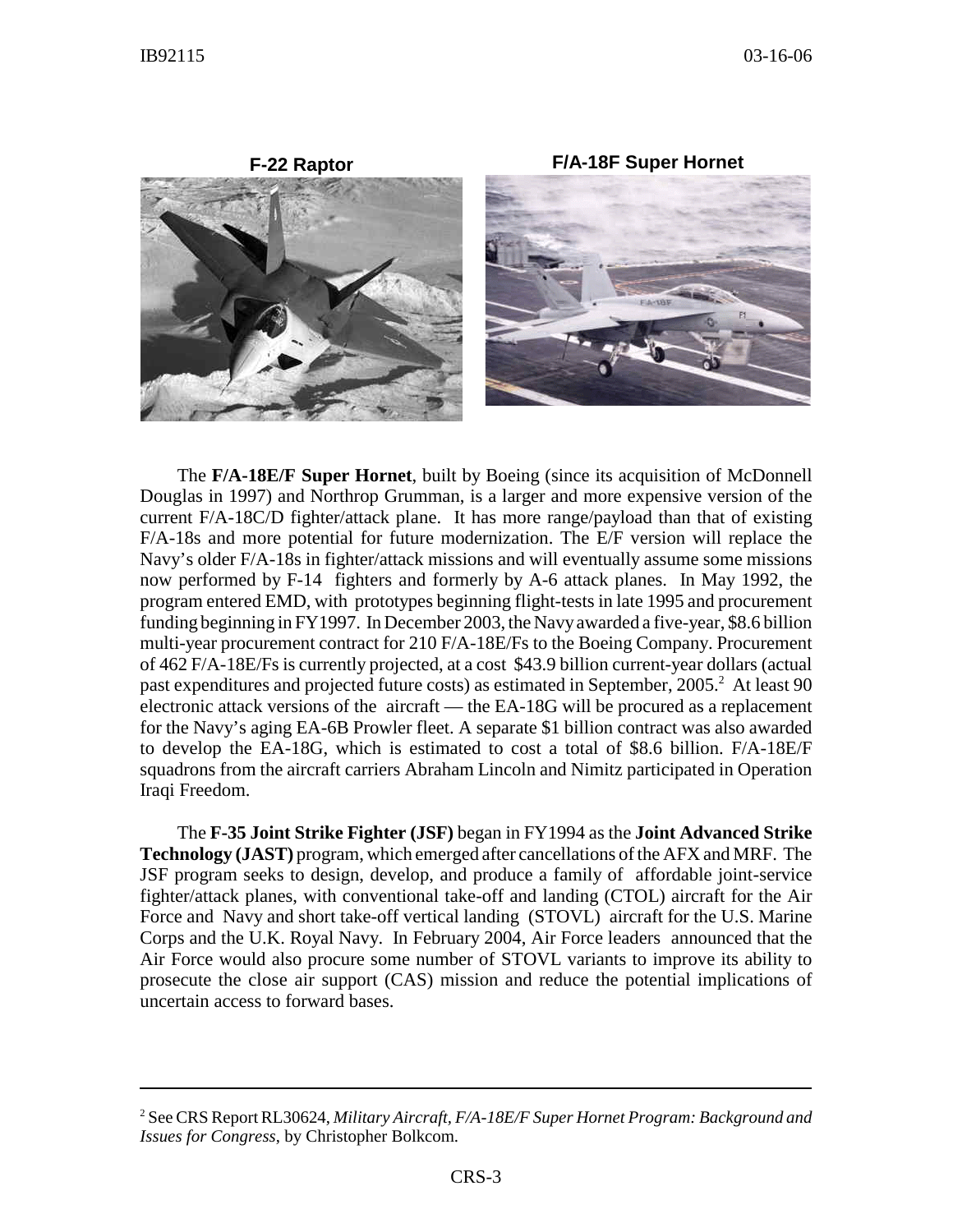Participation is related to the financial contributions to the program by these governments, the British government being the major non-U.S. contributor of development funds. Eight foreign countries have pledged funds to the JSF program. A number of other countries are being considered for either JSF partnership or as purchasers. From1997-2001 the program was in a competitive design phase involving prototypes built by Boeing and Lockheed Martin. On October 26, 2001, the DOD announced that Lockheed Martin won the competition, and would move on to the production phase.

In May 2005, DOD approved a plan to revamp the JSF program to account for developmental difficulties. The revised plan entails stretching out development efforts 16 to 22 months, adding \$11.7 billion in costs and cutting the number of aircraft the Defense Department will buy. As now projected, some 2,458 JSFs would be procured, with low rate production starting in 2008 and operational service to begin around 2013 The JSF program is currently estimated (September 2005) at \$256.6 billion.<sup>3</sup> As part of its FY2007 budget request, DOD proposed to cancel the F136 alternate engine program. This program was initiated by Congress in FY2006.



The **V-22 Osprey** is a tilt-rotor aircraft built by Bell Helicopter Textron and Boeing Helicopters primarily for the U.S. Marine Corps to replace their aging helicopters that transport troops and equipment into combat zones. The Air Force also wants the V-22 for its special forces and the Navy is considering the Osprey for search and rescue missions. The V-22's distinguishing characteristic is its ability to take off, land, and hover like a helicopter, but also rotate its rotors 90 degrees and fly like a conventional airplane.

Although not part of the tactical aircraft modernization program of the early 1990s, the V-22 is in funding competition with these programs. The first production aircraft were procured in FY1997. In September 2005, the V-22 program was estimated by the Defense Department to cost \$50.5 billion current-year dollars for development and production of 458 aircraft. While proponents focus on what they believe to be the Osprey's unique operational

<sup>3</sup> See CRS Report RL30563, *F-35 Joint Strike Fighter (JSF) Program: Background, Status, and Issues*, by Christopher Bolkcom.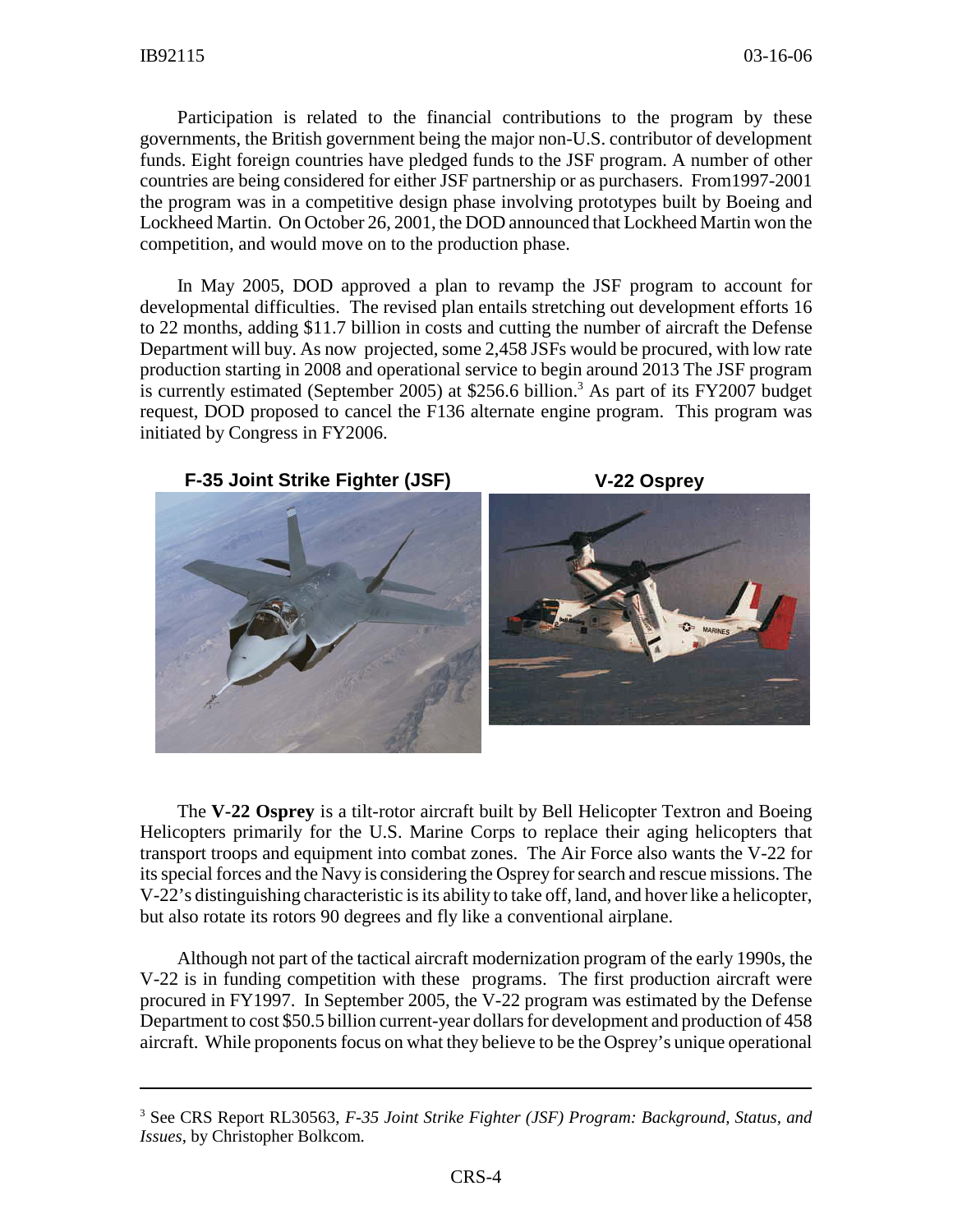capabilities (i.e., long range, high speed, large payload coupled with vertical take off and landing capability) some opponents say that the aircraft's tilt-rotor technology is not mature and has contributed to a number of V-22 crashes over the past several years. Opponents also challenge whether the Osprey's operational capabilities will be as big an improvement over modern helicopters as proponents claim. Investigations into the V-22 program, its crashes, and allegations of malfeasance came to a head in the spring of 2001.

On May 1, 2001, a Blue Ribbon panel formed by then-Secretary of Defense William Cohen to review all aspects of the V-22 program reported its findings and recommendations during congressional testimony. The panel recommended cutting production to the "bare minimum" while an array of tests were carried out to fix a long list of problems they identified with hardware, software and performance. On July 5, 2001, it was reported that the DOD Inspector General (IG) found evidence that the V-22 squadron at New River, NC, falsified maintenance and readiness records, and in September 2001, three Marines were disciplined. (See CRS Report RL31384, *V-22 Osprey Tilt-Rotor Aircraft*, by Christopher Bolkcom.) After a lengthy hiatus, the V-22 resumed operational flight testing June 2, 2002.

In the fall of 2005, the V-22 program achieved some key milestones. In September 2005, DOD's Office of Operational Test and Evaluation announced that the V-22 had successfully completed operational testing and was effective, reliable and capable of conducting its primary missions. Additional testing is still required, the office reported, and additional work is needed in areas such as aircraft countermeasures. This announcement was followed by a letter from the Under Secretary of Defense for Acquisition to Congress, certifying that the Osprey was operationally fit, and on September 28, the Defense Acquisition Board approved full rate production. DOD's FY2007 budget request proposed production of 16 V-22 aircraft. This is the first year since the V-22 Blue Ribbon Panel recommendation that DOD has proposed building more Ospreys than the "minimum sustainable rate."

#### **Implications of Near-Term Decisions**

Decisions in Congress and the Defense Department in regard to these aircraft programs may have important long-term implications. The V-22, and the  $F-22$  are now in transition from research-development (R&D) to procurement and could remain in production for decades. The next-generation combat aircraft that are expected to result from joint- service efforts now getting underway through the JSF program might be in production through the 2020s. Decisions about the funding of these programs will influence which U.S. aircraft manufacturers survive in the aviation industry and may well affect the division of combat roles and missions among the services.

Congressional debate on tactical aviation has often reflected desires by the defense committees to assess these programs from a joint and interservice perspective rather than on a program-by-program or service-by-service basis. The JSF program is a prime example of this concern for joint-service development and procurement of weapon systems and equipment. In 1994, the Senate Armed Services Committee concluded that "the only affordable long-term modernization plan must maximize commonality, where the Air Force and the Navy procure and operate the same aircraft," adding that "both the Air Force and the Navy could face the same threats and operate side by side, necessitating a common technological approach" (S.Rept. 103-282, p. 82). During an April 2005 hearing of the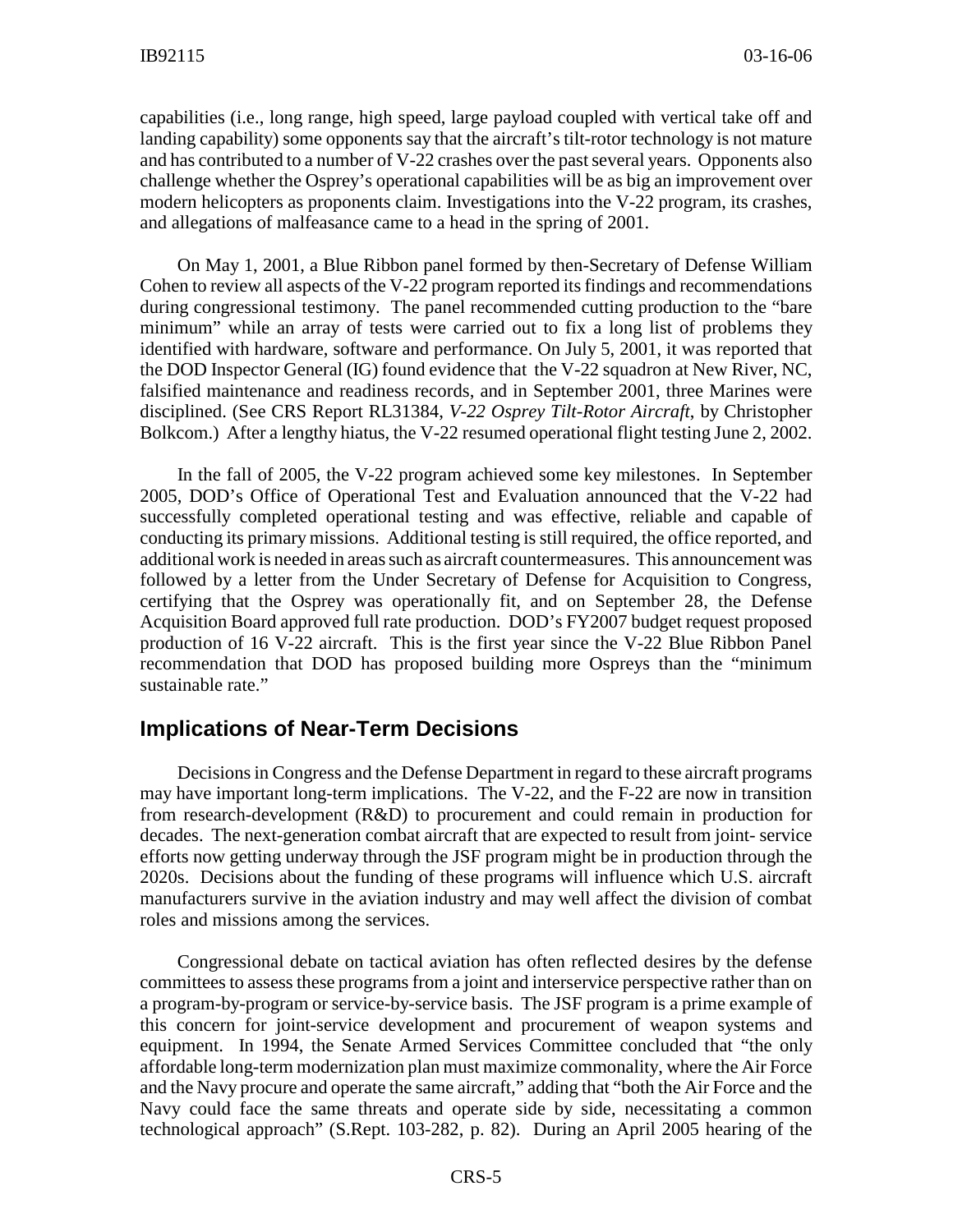Senate Airland Subcommittee, witnesses and subcommittee members discussed how DOD might operate its tactical aviation forces in a more joint, integrated manner, and thus potentially reduce the number of purchased aircraft, without eroding combat power.<sup>4</sup>

Some in Congress have expressed doubts about the affordability of tactical aircraft modernization programs as currently projected, and some question the need for as many of these aircraft as currently planned by the services. These concerns were also reflected in the recommendations of the 1997 Quadrennial Defense Review, and PBD 753, which resulted in reductions in the projected numbers of tactical aircraft to be procured.

# **Analysis: Key Issues to Consider**

## **Affordability**

*Given probable constraints on defense spending in future years, can we afford tactical aircraft modernization programs as currently projected?*

Tactical aviation accounts for a significant share of the U.S. defense budget, although estimates vary widely, depending on what is included and how costs are allocated. In 1996, some Defense Department analysts estimated that over 40% of the projected cost of developing and producing the 20 most expensive weapon systems during the FY1996- FY2013 period would go to three tactical aviation programs: JSF (16.5 %), F-22 (14.5%), and F/A-18E/F (11%). These analyses did not assess the relative military value of such aircraft in comparison with other weapon systems, however, nor did they compare the cost of aircraft with that of other weapon systems on an historical basis.

Since the early 1990s, Administration officials have argued that their tactical aircraft modernization plans are designed to be affordable within the smaller procurement budgets projected for future years. In efforts to reduce tactical aviation costs, the George H. Bush Administration terminated several aircraft programs in 1990-92, including continued procurement of Navy F-14D fighter/attack planes, development of a naval variant of the Air Force F-22 stealth fighter, and development of the Navy's A-12 attack plane. In a hearing on tactical aircraft before the House Armed Services Committee on April 29, 1992, Congressional Budget Office (CBO) analysts testified that the procurement costs of the four tactical aircraft then in the Administration's plan would be affordable "only under optimistic assumptions about trends in costs and available funds." CBO concluded that these aircraft would probably be procured in smaller numbers than originally planned and without some of the technological features and performance capabilities that earlier were regarded as military requirements.

In a hearing on the same subject before the House National Security Committee's R&D and Procurement Subcommittees on June 27, 1996, CBO analysts expressed similar doubts about the JSF, F-22, and F/A-18E/F programs, concluding that DOD is understating the costs of these aircraft, which "may not be affordable and will probably need to be scaled back...."

<sup>4</sup> "Hearing of the Airland Subcommittee of the Senate Armed Services Committee," *Federal News Service,* Apr. 6, 2005.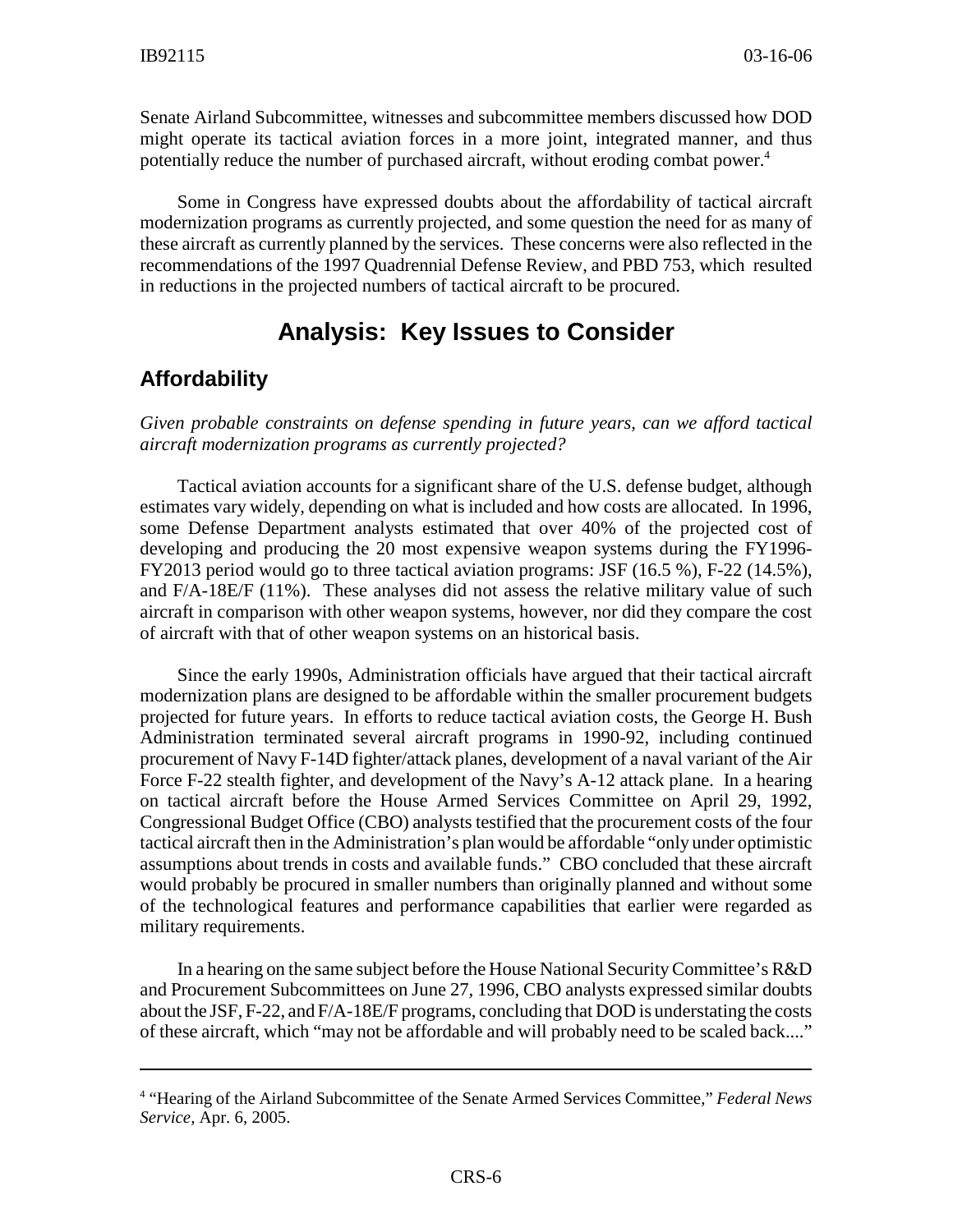General Accounting Office (GAO) analysts also testified that attempting to pay for DOD's tactical aviation programs as planned "appears to be unrealistic" in light of probable levels of defense spending in the 2000s.

On March 5, 1997, these programs were discussed in a Senate Armed Services Committee hearing and later in a joint hearing of the House National Security Committee's R&D and procurement subcommittees, where GAO and CBO analysts and DOD officials (Air Force General Joseph Ralston, Vice Chairman of the Joint Chiefs of Staff, and Dr. Paul Kaminsky, Under Secretary of Defense for Acquisition and Technology) testified. Options noted by General Ralston ranged from canceling the F- 22, F/A-18E/F, or JSF program, or buying 25-50% fewer planes than projected, to increasing funding for these three tactical aircraft programs — which as then projected accounted for about 10% of projected spending for development and procurement of all weapons through FY2003 and would rise to 16% through FY2009 and 18% through FY2015.

Representative Curt Weldon stated that since procurement of tactical aircraft in the Administration's FY1998 budget accounted for only about 6% of total procurement funding, the currently projected funding levels and production schedules for these three programs estimated by CBO to cost over \$350 billion through the 2020s — were unrealistic. Several other Members also expressed doubts about the affordability of these programs, given current budgetary concerns, uncertainties about future threats, and competing funding requirements of other programs. CBO and GAO analysts expressed considerable skepticism about the affordability and schedules of these programs as currently planned.<sup>5</sup>

These programs were also the subject of the Senate Armed Services Committee's Air-Land Subcommittee hearing on April 16, 1997, which focused mainly on differing estimates of the F-22's production cost by Defense Department and Air Force officials. (See Foote, Sheila. *Senators Raise Questions about Affordability of TACAIR.* Defense Daily. April 17, 1997: 101-102.) On July 11, 1997, during Senate debate on the FY1998 defense authorizations bill (S. 936), an amendment by Senator Russell Feingold requiring DOD to recommend which of three programs (JSF, F-22, or F/A- 18E/F) should be terminated if funding were available for only two programs was defeated 79-19. (Congressional Record, July 11, 1997: S7227-S7234.)

Similar concerns about the rising costs of these aircraft programs were voiced in 1999 during hearings by the House Armed Services Committee (March 3, 1999) and the Senate Armed Services Committee's Airland Subcommittee (March 10 and 17, 1999), when projected increases in the development cost of the F-22 and the JSF were discussed at length. CBO and GAO analysts expressed many of the same concerns about these programs that they have noted in recent years. Concerns about the affordability of these programs played a major role in congressional opposition to procurement funding for the F-22 program in the FY2000 defense budget.

<sup>&</sup>lt;sup>5</sup> "Tacair Modernization on Hill: Questions, but No Decisions Yet," Aerospace Daily, Mar. 12, 1997, pp. 377-378 and Tony Capaccio, "GOP Defense Staff: Tac Air Problem 'Out Of Control,'" *Defense Week*, Mar. 10, 1997, pp. 1, 15.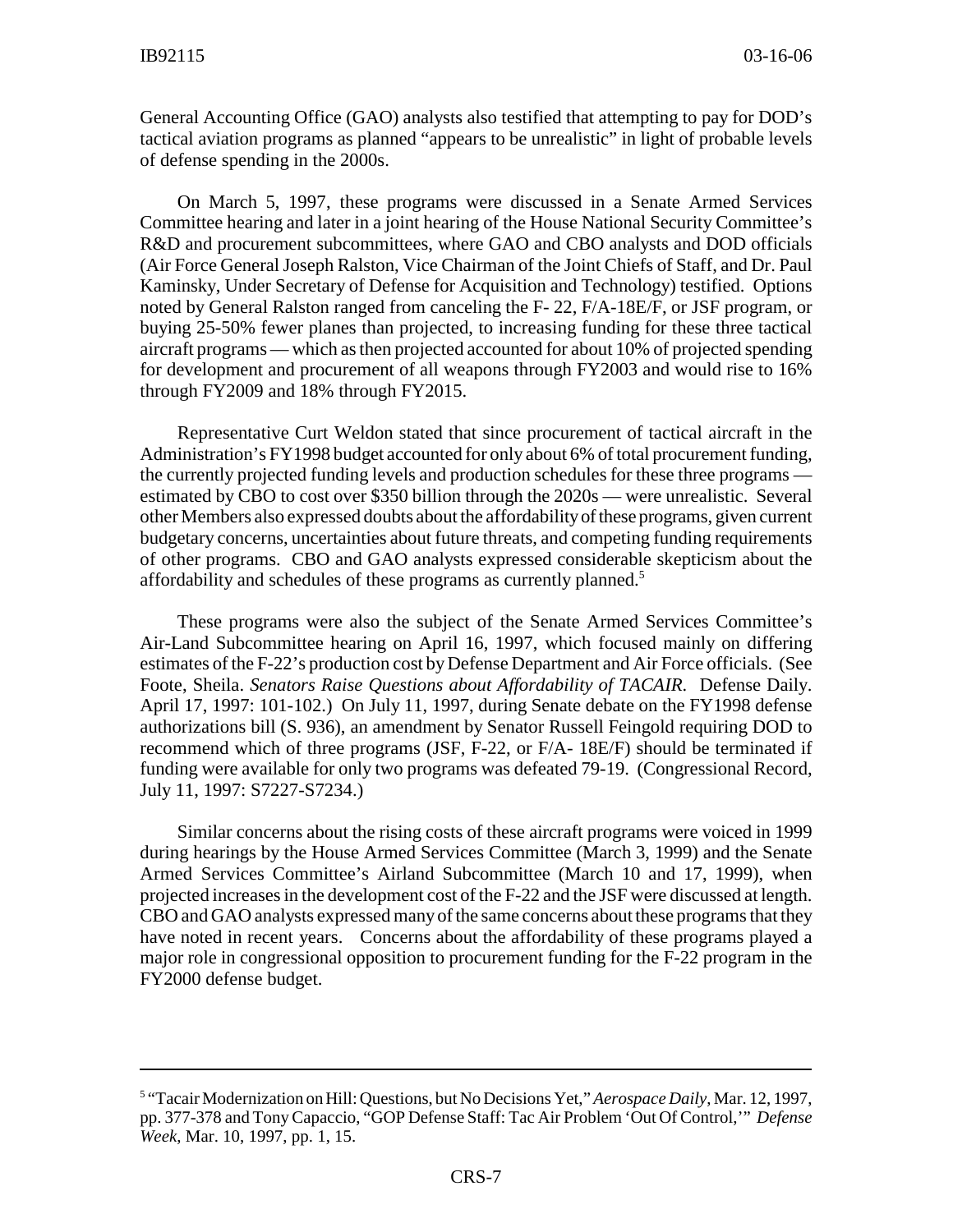In the spring of 2003 F-22 affordability was again at issue. During an April 11 hearing of the House Government Reform Committee's national security subcommittee, Defense Department and Air Force officials estimated that rising costs and the program's congressionally mandated \$36.8 billion production cost cap could converge to reduce the total Air Force purchase to as few as 225 Raptors.<sup>6</sup>

In March 2005, Tactical Air and Land Forces Subcommittee Chairman Representative Curt Weldon began a hearing by observing that tactical aviation is "in the midst of a massive train wreck financially." Representative Weldon noted that the costs of the F-22 and JSF had increased by "well over 100" and 80 percent respectively, and one impact of these increases was reduced aircraft purchases.<sup>7</sup>

## **Capability Required**

*Given the demise of the Soviet Union and the apparent dominance U.S. air forces have demonstrated in recent conflicts, and the apparent growth of low-intensity conflicts, what capabilities are required in U.S. tactical aircraft?*

The F-22 program was started in the mid-1980s, when the Soviet Union was expected to continue producing high-performance aircraft and air-defense missiles that could pose serious threats in the 1990s and beyond. The F-22 was then justified as an advanced aircraft capable of performing combat missions in a high-threat environment. With the demise of the Soviet Union and a much changed international environment, some question the need to procure large quantities of such expensive, high-capability aircraft. Alternatives would be to produce only limited numbers of these aircraft, while upgrading and extending the service lives of existing aircraft such as Air Force F-15Es and F-16Cs, Navy and Marine Corps F/A-18C/Ds, and Navy F/A-18E/Fs. Others argue that advanced combat aircraft are not the most applicable airpower resources for counterinsurgency and anti-terrorism operations. These observers would reduce planned combat aircraft procurement programs in favor of increased investments in unmanned aerial vehicles, special operations helicopters, medical evacuation aircraft, and training and equipping forward air controllers.<sup>8</sup>

Others argue that large numbers of high-capability aircraft are still necessary because Russian aircraft and surface-to-air missiles (SAMs) are available to potential adversaries of the United States and its allies, and some European and Asian companies may soon be able to market advanced aircraft and missiles to potential enemies. In this view, the demise of the Soviet Union does not mean the end of potential high-threat areas requiring advanced aircraft. Recent acquisitions of fighter aircraft and surface-to-air missiles by China, and to a lesser degree India, have fueled some observers' concerns that these countries may effectively challenge U.S. airpower in the future. In recent conflicts in Iraq and Yugoslavia, the F-117 stealth attack plane played a crucial role in destroying targets in high-threat areas.

<sup>6</sup> Marc Selinger, "F-22 Production Estimate Questioned by Lawmakers," *Aerospace Daily,* Apr. 28, 2003.

<sup>&</sup>lt;sup>7</sup> "Hearing of the Tactical Air and Land Forces Subcommittee of the House Armed Services Committee," *Federal News Service,* Mar. 25, 2005.

<sup>8</sup> See CRS Report RL32737: *Military Aviation: Issues and Options for Combating Terrorism and Counterinsurgency,* by Christopher Bolkcom and Kenneth Katzman.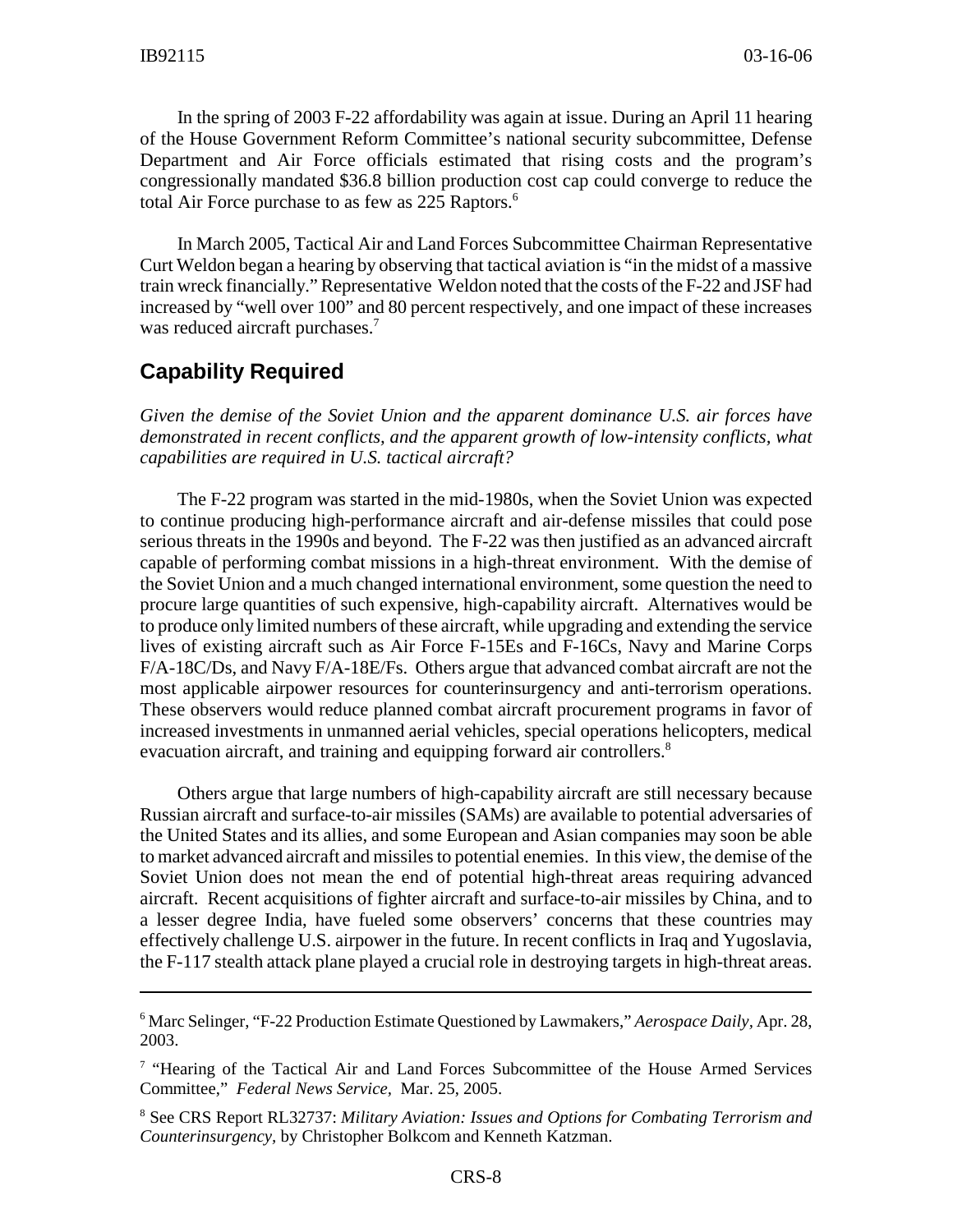Having large numbers of such advanced aircraft, it is argued, will help ensure operational success in future conflicts with well-armed adversaries.

Most of those questioning the modernization plan acknowledge that proliferation of advanced aircraft and air-defense equipment in the Third World will require the United States to field some new-generation high-capability aircraft. They argue, however, that the Gulf War showed the United States has a formidable advantage in air-to-air combat, which can be maintained by procuring a limited number of F-22s for use against those adversaries who may be able to make effective use of modern Soviet or European aircraft. They note that the stealthy F-117s used in the Gulf War constituted a tiny percentage of all tactical aircraft employed against Iraq, and only a few non-stealthy planes were shot down, even in the early days of the war. Moreover, they argue that cruise missiles and stealthy B-2 bombers and non-stealthy B-1s equipped with adequate standoff munitions could be used against heavily defended targets. In this view, F-22s would be procured in some smaller quantity than the 381 planes currently desired by the Air Force and could be operated as special "silver bullet" forces.

Others take issue with the need for any F-22s, arguing that the Air Force and Navy will face generally the same adversary aircraft in the future, and these services now have roughly equal capability in air-to-air combat as well as considerable air-to-surface attack capabilities with F-15Es. Others point out that the Navy will eventually conduct its air-to-air combat mission primarily with the F/A-18E/F. If the Navy does not need a new- generation stealth fighter for the post-Cold War era, they ask, why is such an aircraft required for the Air Force? Some also argue that the improved attack capability of the F/A-18E/F will be sufficient for carrier-based attack missions against the most likely adversaries in regional conflicts. Furthermore, it can be argued that the successful development of longer-range and more accurate and lethal standoff munitions would significantly increase the combat effectiveness of current-generation tactical aircraft.

The need for the V-22's capabilities are also debated. Those in favor of the program say the V-22 is needed to replace aging military helicopters in all the services, which are costly to maintain and operate safely and effectively. This tilt-rotor aircraft will provide the operational flexibility of a helicopter without the helicopter's inherent limitations of speed, range, and altitude. When landing on hostile shores in a third-world conflict, the V-22 would be critical for the transport of Marines from ship to shore. In sum, it is the Marine Corps' most important program and a key pillar supporting emerging Marine Corps warfighting concepts such as *Expeditionary Maneuver Warfare*. Those who question the need for the V-22's capabilities say that ship-to-shore logistical operations can be performed by less expensive helicopters for the kinds of landing operations in which the Marines are likely to be involved, where the V-22's greater speed and range would not be needed. Moreover, Marine assault missions in an opposed landing would involve ship-to-shore movement of troops and equipment, which would require coordination with aircraft having less speed and range than the V-22.

## **Force Structure**

#### *How many tactical aircraft does the United States need?*

The George H. Bush Administration's proposed base force for the mid-1990s and beyond reduced force structure to 26.5 Air Force fighter and attack wings, 13 Navy carrier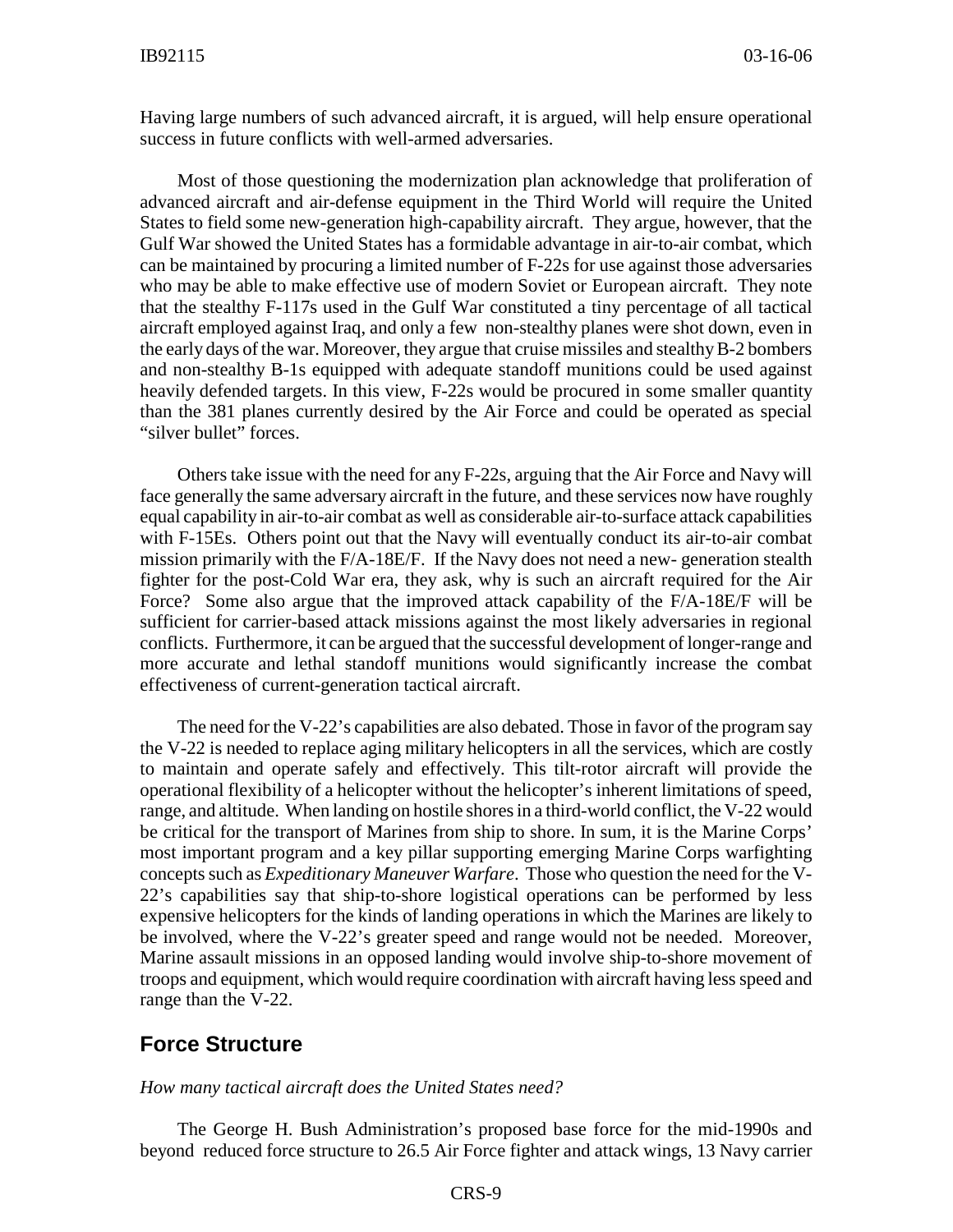air wings, and 4 Marine Corps air wings (compared to 35, 15, and 4 air wings respectively in FY1990). Budgetary considerations and radically altered international conditions led to these reductions, which some argued were appropriate for the post-Cold War era, while others viewed this force structure as excessive. Secretary of Defense Les Aspin announced in September 1993 that the Clinton Administration projected a base force of 20 Air Force fighter/attack wings (13 active, 7 reserve), 11 Navy carrier air wings, and 4 Marine Corps air wings. The 1997 Quadrennial Defense Review recommended no major changes in this force structure, although the 20 Air Force tactical wings would comprise 12 active and 8 reserve wings.

In an attempt to save money, but maintain combat capability, the Navy-Marine Corps Tactical Air Integration Plan, proposed in late 2002, reduced the number of Navy and Marine Corps combat aircraft squadrons by nine.<sup>9</sup> Deputy Secretary of Defense Gordon England reportedly views this reduction as a potential model for DOD's entire tactical aviation force. In a March 21, 2005 interview, Mr. England noted that by better integrating Navy and Marine Corps tactical aviation, the Defense Department was able to reduce aircraft purchases and save \$35 billion, while maintaining the same combat capabilities. Increased efficiencies that might be realized across DOD's tactical air enterprise might include better integration, and more common assets, he told reporters. Mr. England advocated that DOD examine its "whole [tactical aviation] enterprise" and search for efficiencies and savings. He predicted, reportedly, that "the most efficient, effective way to construct our air assets" may be one of the biggest debates in the 2005 Quadrennial Defense Review.<sup>10</sup>

The question of how many wings of tactical aircraft the United States needs for the "post-9/11" era, and how this number should be determined, is part of an ongoing debate in the Defense Department and Congress over the proper overall size of U.S. military forces. Decisions on this issue can affect views on the affordability and focus of plans for modernizing tactical aircraft. A reduction in the number of air wings would lead to a corresponding reduction in the number of aircraft to be procured. However, a reduction in the number of air wings may lead to a decision to increase the proportions of F-22s and F/A-18E/Fs in the force, on grounds that reduced forces need more capable equipment.

#### **Service Roles and Missions**

*How should views on service roles and missions be factored into decisions on tactical aircraft modernization?*

The high cost of tactical aircraft programs has renewed interest in the division of tactical aviation roles and missions among the services. The apparent redundancy in tactical aviation among the services — the Air Force plus air components of the Navy, Marine Corps, and Army — has often been criticized as a duplication of efforts. In May 1995, the Commission on Roles and Missions advocated the continuation of air components in every service, but suggested that the overall force structure as well as the mix of capabilities and support

<sup>9</sup> See CRS Report RS21488, *Navy-Marine Corps Tactical Air Integration Plan: Background and Issues for Congress*, by Christopher Bolkcom and Ronald O'Rourke.

<sup>&</sup>lt;sup>10</sup> Christopher J. Castelli, "DEPSECDEF Nominee Sees Potential For DoD-Wide TACAIR Integration," *Inside the Navy,* Apr. 4, 2005.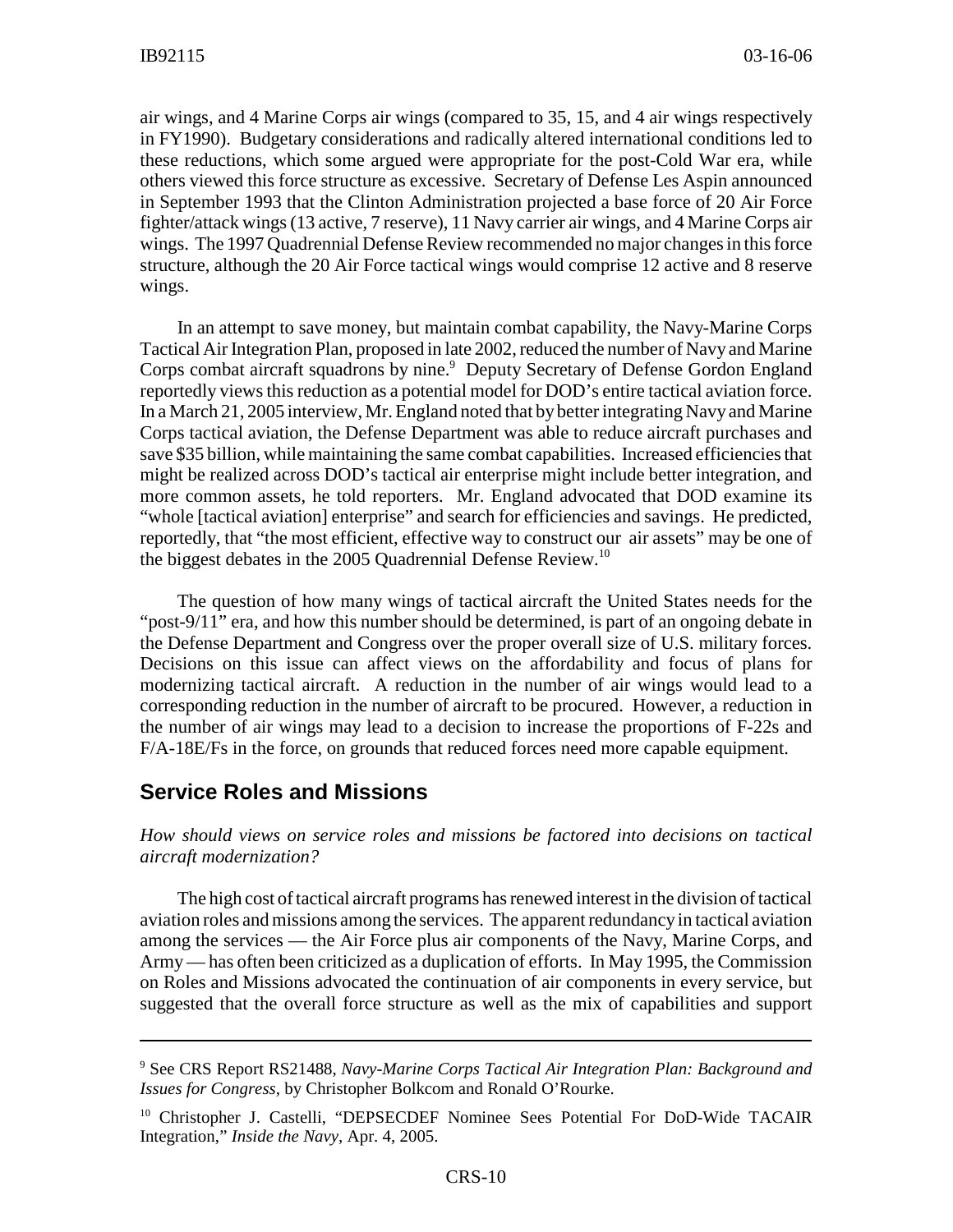infrastructure should be reviewed. GAO analysts concluded subsequently that DOD's plans for tactical aviation have not taken adequate account of overall capabilities and requirements from a joint-service perspective.

The main roles-and-missions issue affecting current modernization plans concerns the respective roles of the Air Force and Navy/Marine Corps in projecting U.S. air power overseas. Most defense analysts view this as not an either-or question but a question of the appropriate balance between these services in a shared and joint mission. Some would give the Air Force primary responsibility for power projection overseas; others argue that geo-political factors would require naval assets for sustained air operations in many situations. Canceling the AFX and relying mainly on the attack capabilities of the  $F/A-18E/F$ has been viewed by some as reducing the Navy's role in overseas projection of air power, which to some would call into question the value of aircraft carriers. Others would argue that carrier-based aircraft are needed for missions other than deep-strike operations, such as shorter-range land attack, air superiority, airborne early warning, reconnaissance, electronic warfare, and anti-submarine warfare. Recent operations, such as the 2001 war in Afghanistan, highlighted the importance of carrier-based aviation.

#### **Defense Industrial Base**

#### *How should industrial-base considerations be factored into decisions on tactical aircraft modernization?*

The health of the U.S. defense industrial base has been a perennial issue. A report by the Defense Science Board published in the Spring of 2000 noted that the defense industry is in the midst of a painful transition that is complicated by the "new economy," which is draining human and financial resources. Unless steps are taken now, the study concluded, the U.S. defense industry will likely be less competitive and financially viable in 5 to 10 years than it is today. A July 2000 study by Booz-Allen Hamilton reported that the U.S. defense industrial base is in a state of decline and national security will be affected if current trends go unchecked.11 A 2005 study by DOD, however, found no major problems with U.S. defense industry.<sup>12</sup>

Congressional decisions on tactical aviation programs have serious implications for the aerospace sector of the U.S. industrial base, which is a major source of technological innovations as well as export earnings. Aerospace is the nation's leading net exporter of manufactured goods, with exports exceeding imports in 2004 by \$31 billion (including \$9.5 billion in military exports), according to the Aerospace Industries Association. There is general agreement that there were more aircraft manufacturers and subcontractors than recent levels of defense spending could sustain. Consequently, the aerospace industry, like other industries heavily dependent on Pentagon spending, has been undergoing a shakeout, with some companies leaving the military aircraft business and others merging with financially stronger competitors and downsizing production lines.

<sup>11</sup> Anthony Velocci, "Industry Prognosis Flags Ominous Trends," *Aviation Week & Space Technology,* July 17, 2000.

<sup>12</sup> Sharon Weinberger, "Annual Report Paints Rosy Picture of Defense Industrial Base," *Defense Daily,* Mar. 28, 2005.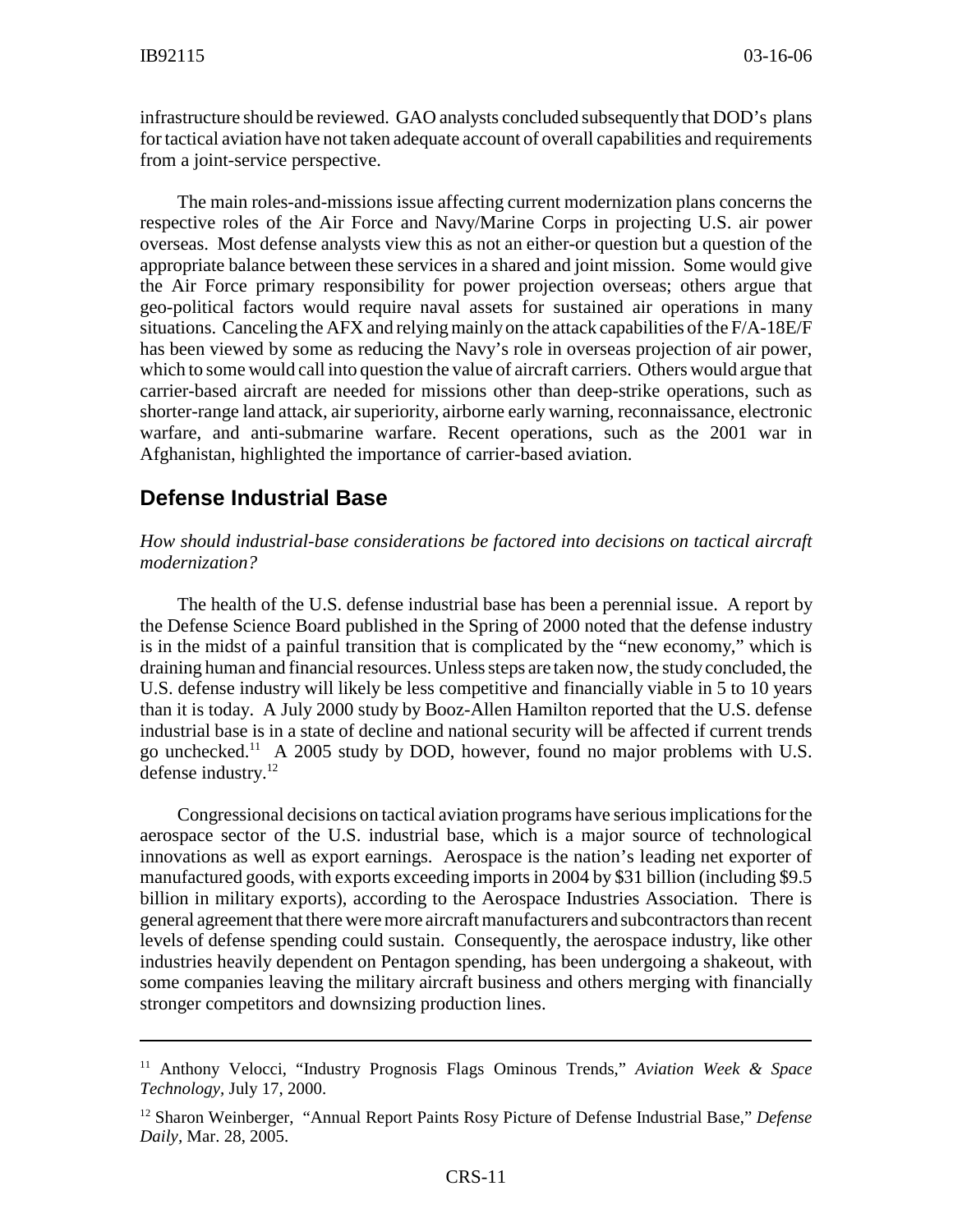Congressional decisions on which military aircraft programs to support may influence which aircraft manufacturers and subcontractors remain in business. While the U.S. economy as a whole regularly absorbs declines equal in magnitude to that projected for defense aerospace, in the short- and medium-term, thousands of skilled engineering and manufacturing jobs as well the health of local and regional economies are at stake. Some argue that preservation of critical components of U.S. defense industry is now as important as military requirements, which have always been matters of judgment based on threat assumptions that are subject to change. There is no apparent consensus, however, about what is most critical to future U.S. military requirements or how excess military industrial capabilities can be converted to civilian production that might enhance international competitiveness in export trade.

Several questions arise out of the industrial base issue: How many aircraft manufacturers are needed to support U.S. military needs? To what extent should the survivability of these firms be taken into account in deciding which aircraft programs to pursue? Which aspects of the aerospace industry are really unique and vital to production of tactical aircraft? How can competitiveness among U.S. defense contractors be maintained with fewer firms, particularly regarding different design concepts and cost-reduction innovations in the development and production of planes? Should foreign sales of U.S. military aircraft be factored into decisions on which tactical aircraft programs to pursue? How might decisions on tactical aircraft programs affect U.S. export earnings and international competitiveness of the U.S. aerospace industry? There are no easy answers to such questions and no consensus on these industrial base issues, which confront all industrial nations in the early 2000s.

## **Modernization vs. Transformation**<sup>13</sup>

#### *How can tactical aircraft modernization needs be balanced with transformation goals?*

Over the past several years, defense analysts and decision makers have increasingly discussed the need for DOD to transform itself in light of rapidly changing politico-military circumstances.14 Unlike modernization, transformation is generally viewed as discontinuous change, or a "leap ahead" in capabilities. Transformation is thought to be fueled by a combination of new technologies, innovative operational concepts, and codified by new organizational schema. Modernization and transformation objectives may not be compatible. This potential incompatibility raises several questions: What emphasis should DOD place on tactical aviation modernization vs. transformation goals? To what degree do DOD's current tactical aviation modernization programs facilitate transformation? To what degree do they conflict with transformation?

Many proponents of transformation argue that instead of pursuing the tactical aviation programs described in this report, DOD should upgrade the F-16, F-15 and F/A-18C/Ds.

<sup>13</sup> For a more detailed discussion of transformation, see CRS Report RS20859, *Air Force Transformation,* by Christopher Bolkcom.

<sup>14</sup> For instance: the *1997 Quadrennial Defense Review*; *The National Security Strategy of the United States*; the Secretary of Defense's *Annual Report to the President and Congress*; the 1998 National Defense Panel; P.L. 105-261, Title IX, Subtitle A, Sec. 903.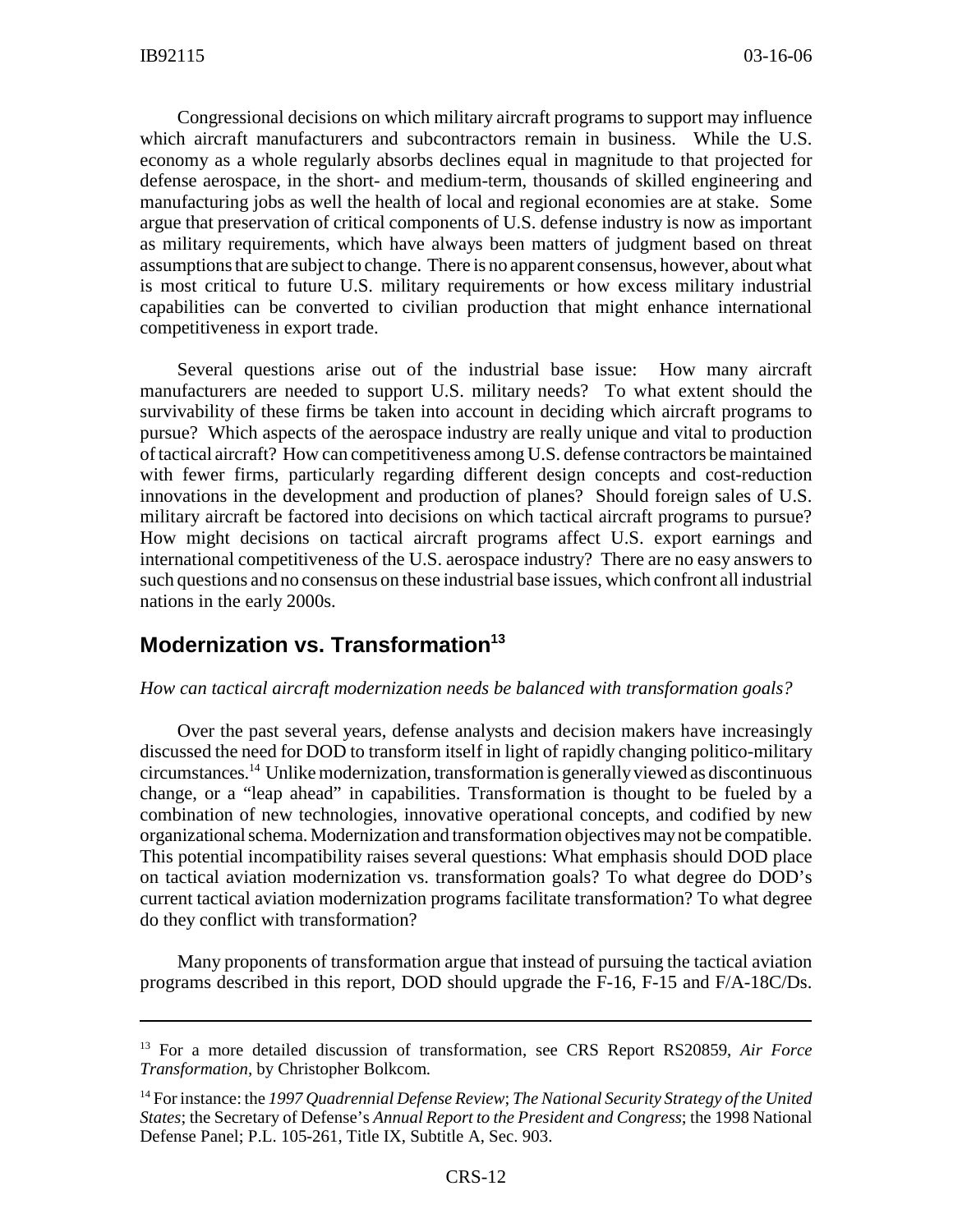Then, DOD would have sufficient resources to pursue more aggressive aviation technologies such as unmanned combat aerial vehicles (UCAVs) and next generation bombers, which, transformation advocates argue, would more likely generate a "leap ahead" in aviation capabilities. Advocates of the F-22, JSF, and Super Hornet argue that these aircraft have capabilities that could contribute to transformation. Furthermore, they argue, DOD has already skipped a generation of tactical aircraft modernization and can not wait for more aggressive technologies that may or may not emerge in the distant future. They also maintain that today's combat aircraft are losing ground to Russian and other combat aircraft, and need to be replaced sooner rather than later.

# **Congressional Action**

This section presents recent legislative activity on DOD's four major tactical aircraft modernization programs. It includes the Administration's annual budget request, and annual authorization and appropriations.

The Bush Administration's FY2007 defense budget included the following requests for tactical aircraft programs: F-22 — \$4.8 billion; JSF — \$5 billion; F/A-18E/F — \$3.2 billion; EA-18G — .75 billion; V-22 — \$1.7 billion. Details of the request are summarized in **Table 1**, below.

| Program         | <b>USAF</b><br><b>Procure</b> |                        | <b>USN</b><br><b>Procure</b> |                           | <b>DOD</b> Procure |       | <b>USAF</b><br><b>RDT&amp;E</b> | <b>USN</b><br><b>RDT&amp;E</b> | <b>DOD</b><br><b>RDT&amp;E</b> | <b>Total</b><br>\$ |
|-----------------|-------------------------------|------------------------|------------------------------|---------------------------|--------------------|-------|---------------------------------|--------------------------------|--------------------------------|--------------------|
|                 | \$                            | #                      | \$                           | #                         | \$                 | #     |                                 |                                |                                |                    |
| $F-22$          | 1503.9<br>216.1               | 477.4 APCY<br>Mods     |                              |                           |                    |       | 584.2                           |                                |                                | 2781.6             |
| <b>JSF</b>      | 869.7                         | 145.3 APCY             | 245.0                        | <b>APCY</b>               |                    |       | 1999.1                          | 2030.9                         |                                | 5290.0             |
| $V-22$          | 208.6<br>.5 <sub>1</sub>      | 2<br>34.4 APCY<br>Mods | 1304.7<br>67.3<br>85.8       | 14<br><b>APCY</b><br>Mods | 168.8              | $**2$ | 26.6                            | 268.4                          | $\overline{0}$                 | 2165.1             |
| $F/A-$<br>18E/F |                               |                        | 2362.5<br>194.1<br>$*411.5$  | 30<br><b>APCY</b><br>Mods |                    |       |                                 | $*31.1$                        |                                | 2999.2             |
| <b>EA-18G</b>   |                               |                        | 865.4<br>39.8                | 12<br><b>APCY</b>         |                    |       |                                 | 372.3                          |                                | 1277.5             |

#### **Table 1. FY2007 Budget Request**   $($  millions)

**Sources:** Procurement Programs (P-1), *Department of Defense Budget for FY2005*, Feb. 2004.

RDT&E Programs (R-1), *Department of Defense Budget for FY2005*, Feb. 2004.

**Note:** 0 indicates previous funding, but none for this fiscal year. Blank cell indicates never funded.

\* Some of these funds would be spent on F/A-18A/C/D models as well as E/F models.

\*\* The Special Operations Command (SOCOM) is spending procurement money to add SOF peculiar upgrades to the two CV-22s procured by the Air Force. The two aircraft in this column are the same aircraft in the Air Force column.